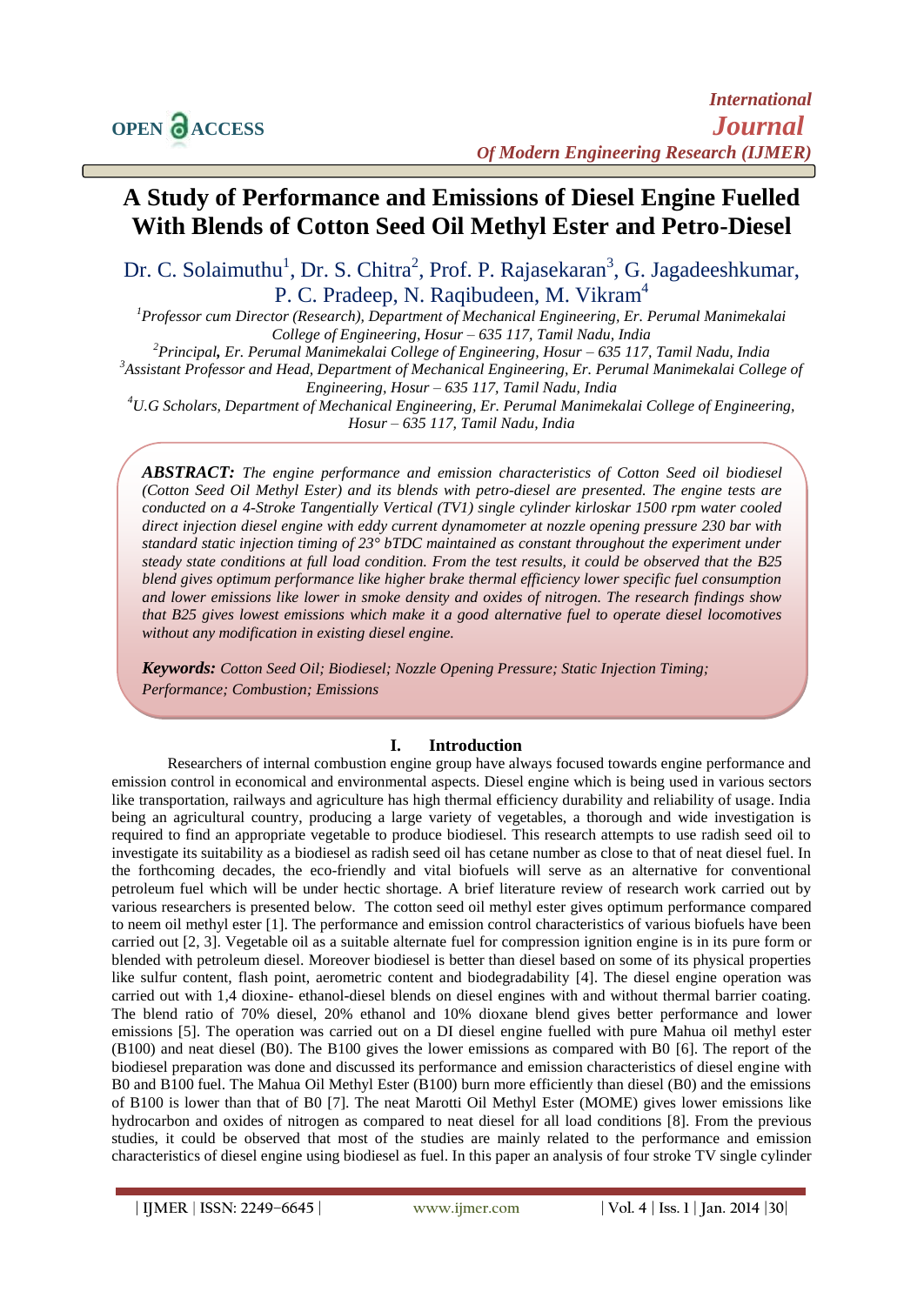DI with different nozzle opening pressures of 230 bar and with a constant static injection timing of 23<sup>°</sup> bTDC at full load condition of the diesel engine with eddy current dynamometer using B0, B25, B50, B75 and B100 as fuel is presented.

## **II. Materials And Methods**

## **2.1 Characterization of the Oil**

The properties of the oil were first measured to determine if pretreatment is necessary or not before alkaline transesterification. It was found that the free fatty acid value of the oil is 0.23% of NaOH by volume which is high for direct alkaline transesterification as it can react with the catalyst to form soap which can inhibit methyl ester yield. The water content is 10% which is a little bit too high for uninhibited transesterification hence the oil is heated to 110º C and held constant for 30 minutes to allow some of the water to evaporate.

## **2.2 Transesterification Procedure**

Generally, vegetable oils contain fatty acids (palmitic, stearic, olenic, linoleic, lingnoceric, eicosenoic, arachidic and behenic). Of these cotton seed oil contains the saturated fatty acids palmitic (hexadecanoic acid) and stearic (octadecanoic acid) and the unsaturated acids oleic (octadec-9-enoic acid) and linoleic (9,12-octadecadienoic acid). The cotton seed oil is commercially available in the local market and used as the raw material. Transesterification process is the reaction between a triglyceride and alcohol in the presence of a catalyst to produce glycerol and ester. To complete the transesterification process stiochiometrically, 3:1 molar ratio of alcohol to triglycerides is needed. However, in practice, higher ratio of alcohol to oil ratio is generally employed to obtain biodiesel of low viscosity and high conversion. Among all alcohols that can be used in the transesterification process are methanol, ethanol, proponal and butanol. Methanol and ethanol are widely used and especially methanol because of its low cost. Vegetable oil is made to react with methanol in the presence of catalyst which produces mixture of alkyl ester and glycerol. This oil can be produced by a base catalyst process. Cotton seed oil is transesterified using methanol as reagent and NaOH as catalysts, to yield biodiesel (Cotton Seed Oil Methyl Ester).

## **III. Experimental Setup And Procedure**

Experiments have been conducted on a 4 stroke, kirloskar, Tangentially Vertical single cylinder (TV1) direct injection (DI) diesel engine developing power output of 5.2 kW at 1500 rpm connected with water cooled eddy current dynamometer.



## **IV. Results And Discussion 4.1 Specific Fuel Consumption (SFC)**

Figure 1: Specific Fuel Consumption vs Brake Power

The variation in specific fuel consumption for B100 to B0 is shown in Figure 1. From this figure, it is seen that the B0 and B25 give lowest specific fuel consumption of 0.54 and 0.29 kg/kWh respectively for both the fuel at no load and full load. However, the B100 gives the highest specific fuel consumption of 0.64 and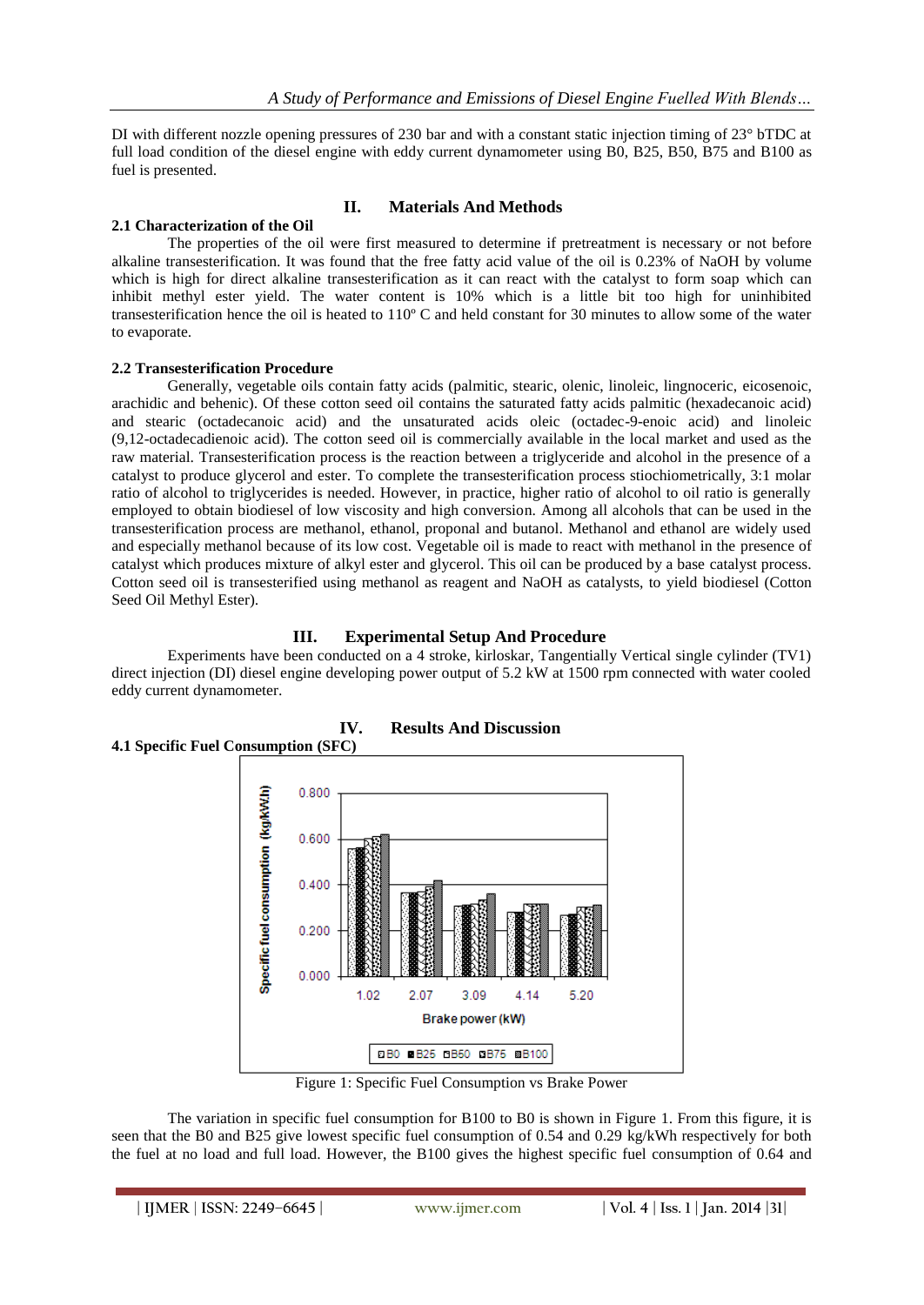0.32 kg/kWh respectively at no load and full load. For B100, the percentage increase in specific fuel consumption at no load and full load is 11.39% and 16.23% respectively as compared to B0 and B25. The same trend is observed for all blends of fuel. The Specific fuel consumption decreases with the increase in load for all blends of fuel. However, at each load B0 and B25 have the lowest specific fuel consumption and these increase with the blend value. This is due to comparatively higher viscosity and lower calorific value. This is due to increase in fuel quantity with increase in load which causes better utilisation of air leading to better combustion. At no load, diesel engines operate with very lean mixture.



**4.2 Brake Thermal Efficiency (BTE)**

Figure 2: Brake Thermal Efficiency vs Brake Power

Figure 2 shows variation of brake thermal efficiency with respect to brake power for B100 to B0. As can be seen, B0 and B25 have almost the same maximum brake thermal efficiency of 14.72% and 29.34% for both the fuel at no load and full load condition, respectively. It may be noted that at all loads, B100 gives lower brake thermal efficiency. At no load and full load, the brake thermal efficiency for B100 is 7.35% and 6.35% is lower compared to B0 and B25 fuel. The same trend is observed for all blends of fuel. The Brake thermal efficiency depends on heating value and specific gravity. The combination of heating value and mass flow rate indicate energy input to the engine. This energy input to the engine in case of B50, B75 and B100 are more compared to neat diesel. This may be the reason to have lower brake thermal efficiency for all blends of fuel as compared with B0.





Figure 3: Smoke Density vs Brake Power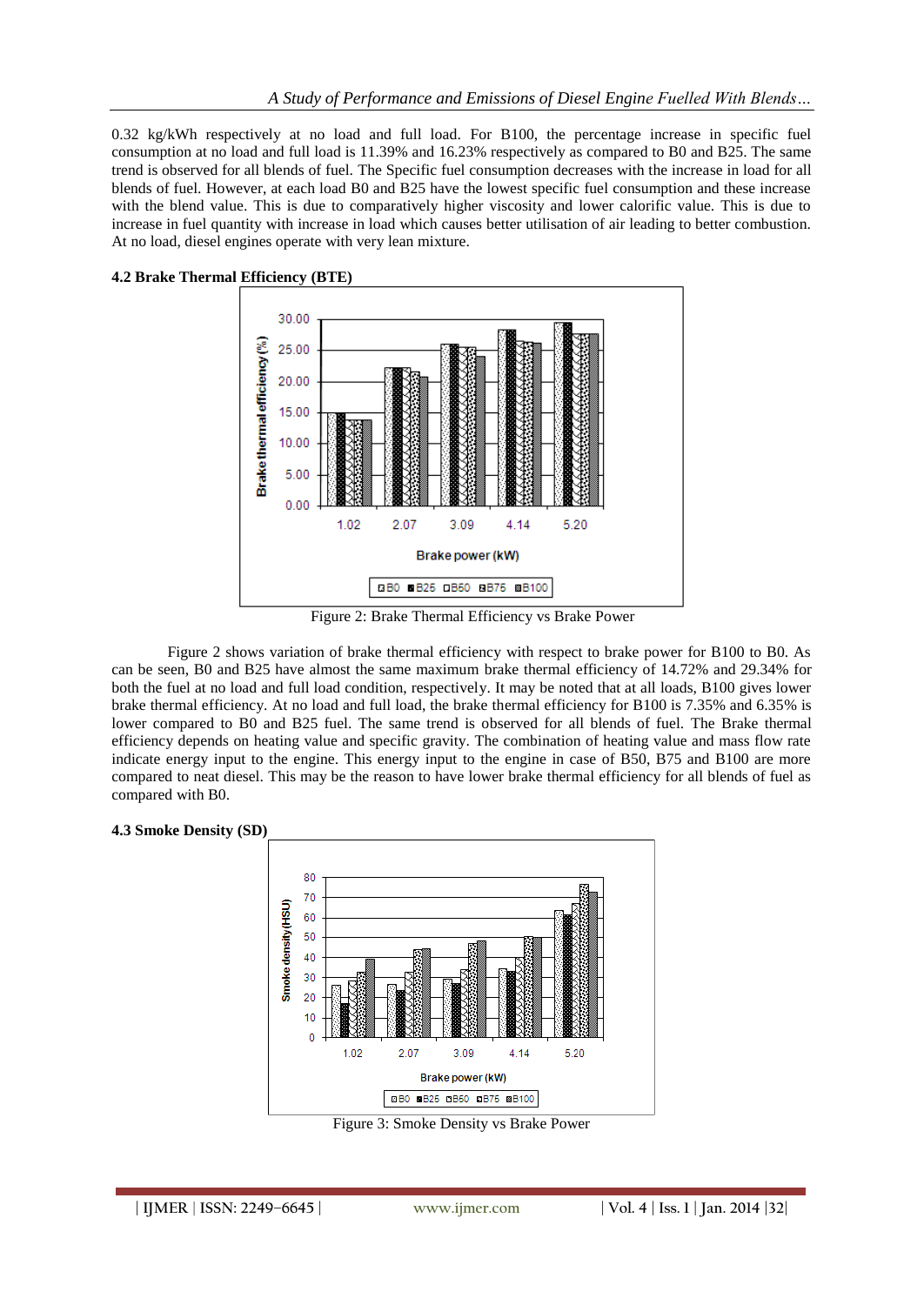Figure 3 shows the variation of smoke density over the complete load range. It can be seen from figure 3 that for all blends including neat diesel the smoke density increases with load. This is to be expected, because in diesel engine which is a quality governed engine, the combustion depends upon the local air fuel ratio. Increase in load at constant speed is achieved by increasing the fuel quantity. It is evident that at no load, B25 has the lowest smoke density of 16.5 HSU, whereas B100 has the highest smoke density of 38.3. It is interesting to note that B25 emits lower smoke compared to neat diesel (B0). This may be due to the chemistry of fuel blend which may promise conducive atmosphere for lower smoke density for B25 compared to B0. Further at no load, the engine is operating at very lean mixture. As the load is increased from no load to 75% there is only gradual increase in smoke density. However, the smoke density for B25 is lower than B0 over their load range for the reasons explained above B75 and B100 are almost bunching together in this load range. It can also be seen from Figure 3, as the load increases from 75 to 100%, there is a steep rise in the smoke density for all the blends, as well as neat diesel. This is to be expected because more fuel is injected into the engine to take care of the load. As the engine is running at constant speed of 1500 rpm, there is less time for complete combustion to take place which can cause an increase in smoke density.



Figure 4: Oxides of Nitrogen vs Brake Power

The variation in NO<sub>x</sub> for B100 to B0 is shown in Figure 4. It is evident that the maximum NO<sub>x</sub> (g/kWh) is 3.34 for B100 whereas for B0 is 2.53 at no load. At full load, the maximum  $NO<sub>x</sub>$  of 0.45 for B100 whereas for B0 it is 0.36. The variation in  $NO<sub>x</sub>$  at full load is higher at no load condition of B100 as compared with B0 fuel. At full load, the percentage reduction in  $NO<sub>x</sub>$  for B100 is 8.45% as compared with B0 whereas at no load the variation in NO<sub>x</sub> is 2.45%. However, the B75 blend gives better reduction in NO<sub>x</sub> as compared with B0, B25, B50 and B100 at full load condition. The percentage reduction in  $NO<sub>x</sub>$  for B75 is 9.56% as compared to B0 fuel at full load condition of the engine whereas at no load, the percentage reduction in  $NO_x$  is 4.54% for B75. The percentage reduction in  $NO<sub>x</sub>$  for B100 is 1.14% as compared to B75 fuel. This is due to decrease in exhaust gas temperature. It is well known that vegetable based fuel contains a small amount of nitrogen. This contributes towards the  $NO<sub>x</sub>$  production.

## **V. Conclusions And Recommendations**

From this study, it could be concluded that the B25 gives optimum performance and lower emissions of SD and NOx. Finally, it is concluded that B25 could be used as a viable alternative fuel to operate four-stroke tangentially vertical single cylinder direct injection diesel engine with nozzle opening pressure of 230 bar and static injection timing of 23° bTDC, thereby saving 25% of the precious petro-diesel fuel.

## **Acknowledgement**

The authors have thanked the Chairman **Er. P. Perumal,** Secreatary **Shri. P. Kumar** and Trustee **Smt. P. Mallar** of Er. Perumal Manimekalai College of Engineering, Hosur, Tamil Nadu, India for providing the support and encouragement for investigating the Performance of Diesel Engine at I.C Engines Laboratory, Department Mechanical Engineering.